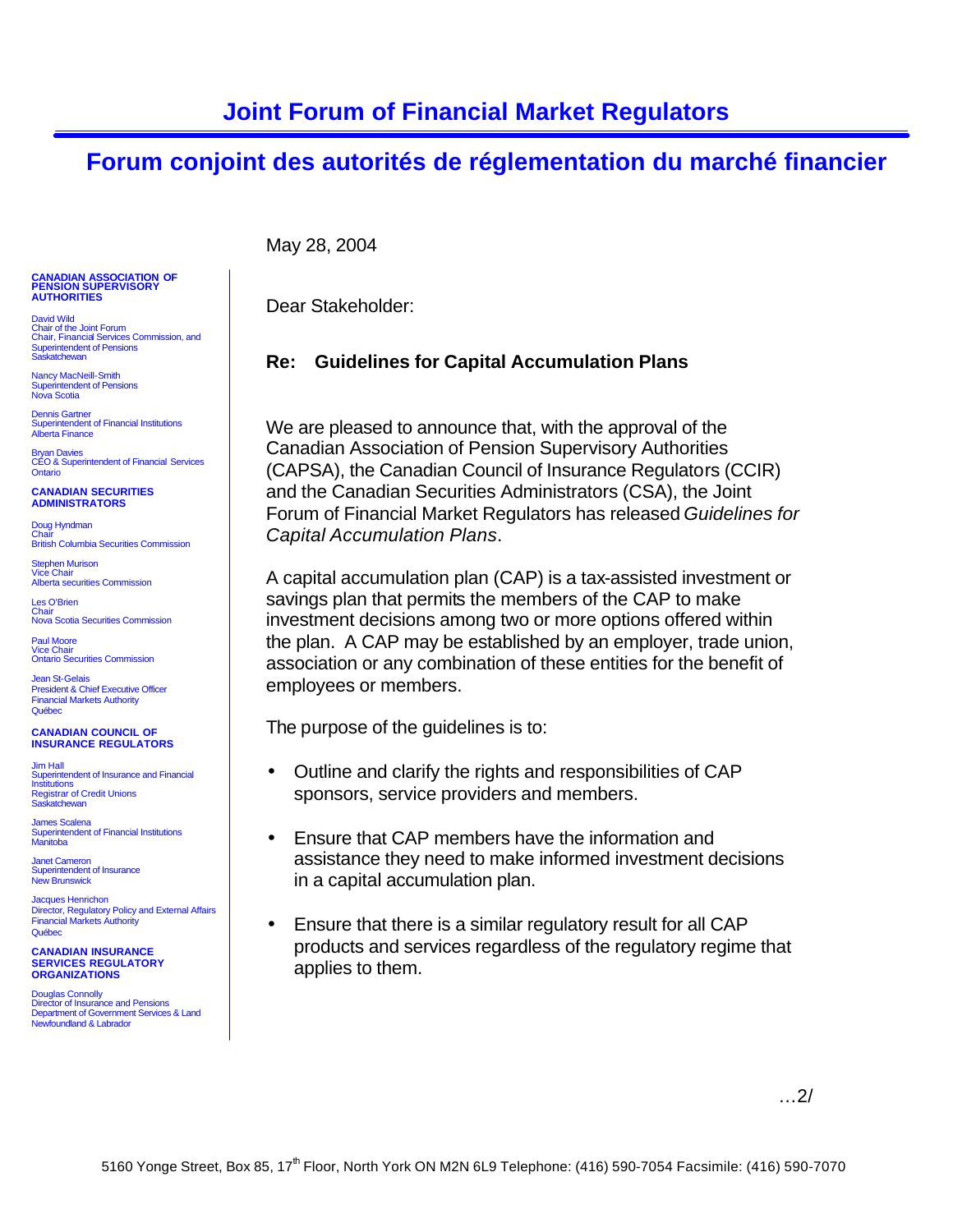### **Forum conjoint des autorités de réglementation du marché financier**

 $-2-$ 

In April, 2003, the Joint Forum released for consultation *Proposed Guidelines for Capital Accumulation Plans*. These proposals were developed by the Joint Forum's Committee on Capital Accumulation Plans with the assistance of an industry task force. The Joint Forum is very appreciative of the comments on the proposed guidelines received from all stakeholders through written submissions and through participation in focus group sessions held across Canada with plan sponsors, members and service providers. The final guidelines incorporate changes that address issues raised and suggestions made during the consultations. We are particularly indebted to the work of the members of the industry task force whose expertise was instrumental in the success of this initiative.

During the consultations, a number of stakeholders identified issues related to the differences in investment rules for pension funds, mutual funds, segregated funds and other pooled investment funds. The Joint Forum has asked the Committee on Capital Accumulation Plans to address these issues as part of the implementation of the guidelines.

While the guidelines are being released today, a 19-month transition period has been established for plan sponsors and service providers to make any necessary revisions to the operation of their capital accumulation plans. Regulators expect the guidelines to be followed in full by December 31, 2005. It is hoped that plan sponsors and service providers will take the measures necessary to follow the guidelines as soon as practical during the transition period.

The guidelines will be implemented through the Joint Forum's constituent groups and through industry associations:

- CAPSA has adopted the guidelines for registered defined contribution pension plans.
- The CSA is issuing a request for comment on a proposed securities exemption based on the guidelines.
- The Canadian Life and Health Insurance Association (CLHIA) will initiate a process to have the guidelines adopted by December 31, 2004 and will expect its member companies to follow them by December 31, 2005.

…3/